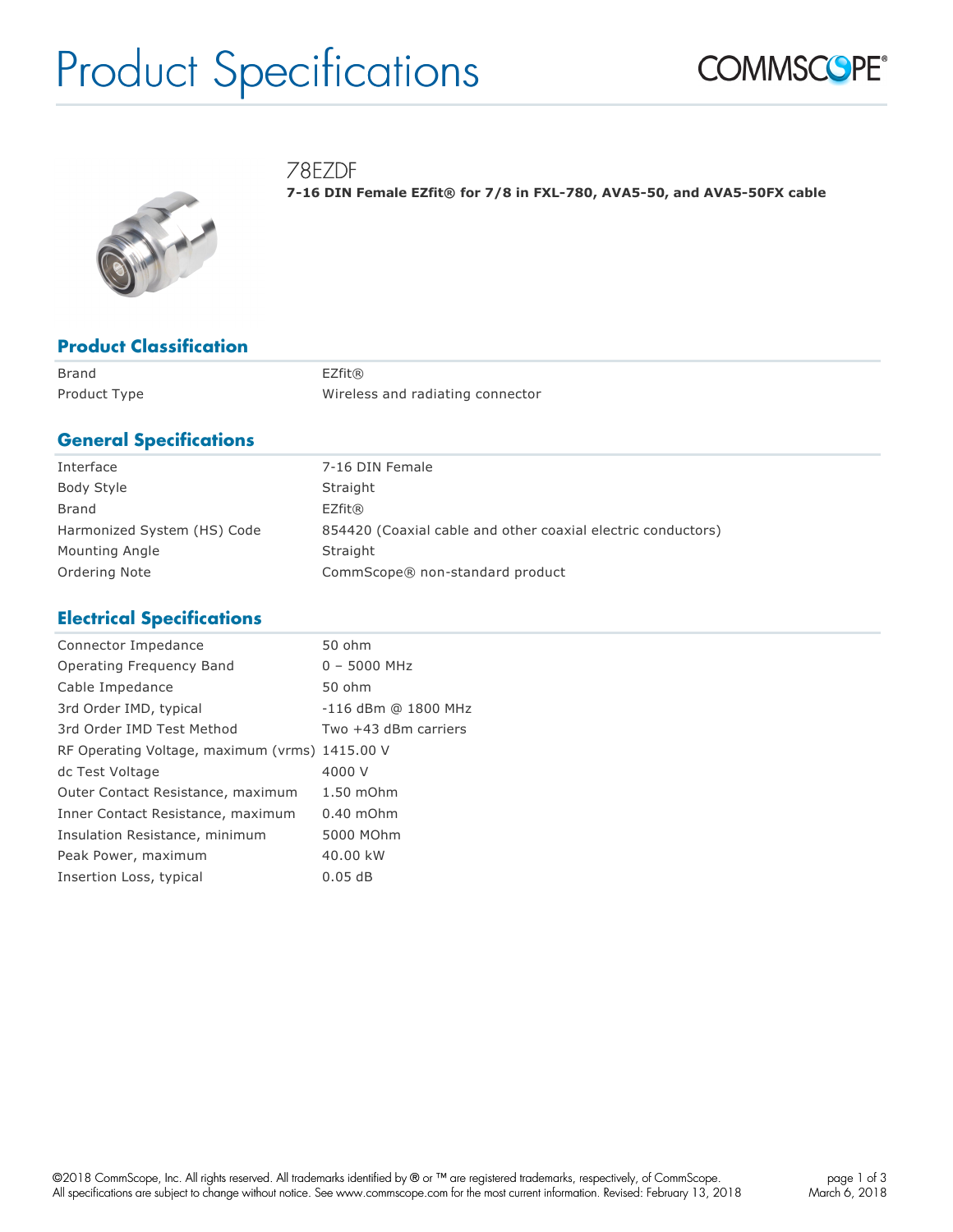

78EZDF

# **Outline Drawing**



# **Mechanical Specifications**

| Outer Contact Attachment Method          | Clamp                  |
|------------------------------------------|------------------------|
| Inner Contact Attachment Method          | Captivated             |
| <b>Outer Contact Plating</b>             | Trimetal               |
| Inner Contact Plating                    | Silver                 |
| Attachment Durability                    | 25 cycles              |
| Interface Durability                     | 50 cycles              |
| Interface Durability Method              | IEC 61169-4:9.5        |
| <b>Connector Retention Tensile Force</b> | 300 lbf<br>1334 N I    |
| <b>Connector Retention Torque</b>        | 8.13 N-m   72.00 in lb |
| Insertion Force                          | 200.17 N   45.00 lbf   |
| Insertion Force Method                   | IEC 61169-1:15.2.4     |
| Pressurizable                            | No                     |

# **Dimensions**

| <b>Nominal Size</b> | $7/8$ in                     |
|---------------------|------------------------------|
| Diameter            | 37.00 mm   1.46 in           |
| Length              | 47.90 mm   1.89 in           |
| Weight              | $136.65 \text{ q}$   0.30 lb |

#### **Environmental Specifications**

| Operating Temperature        | $-40$ °C to $+85$ °C ( $-40$ °F to $+185$ °F) |
|------------------------------|-----------------------------------------------|
| Storage Temperature          | $-55$ °C to $+85$ °C ( $-67$ °F to $+185$ °F) |
| Immersion Depth              | 1 <sub>m</sub>                                |
| <b>Immersion Test Mating</b> | Mated                                         |
| Immersion Test Method        | IEC 60529:2001, IP68                          |